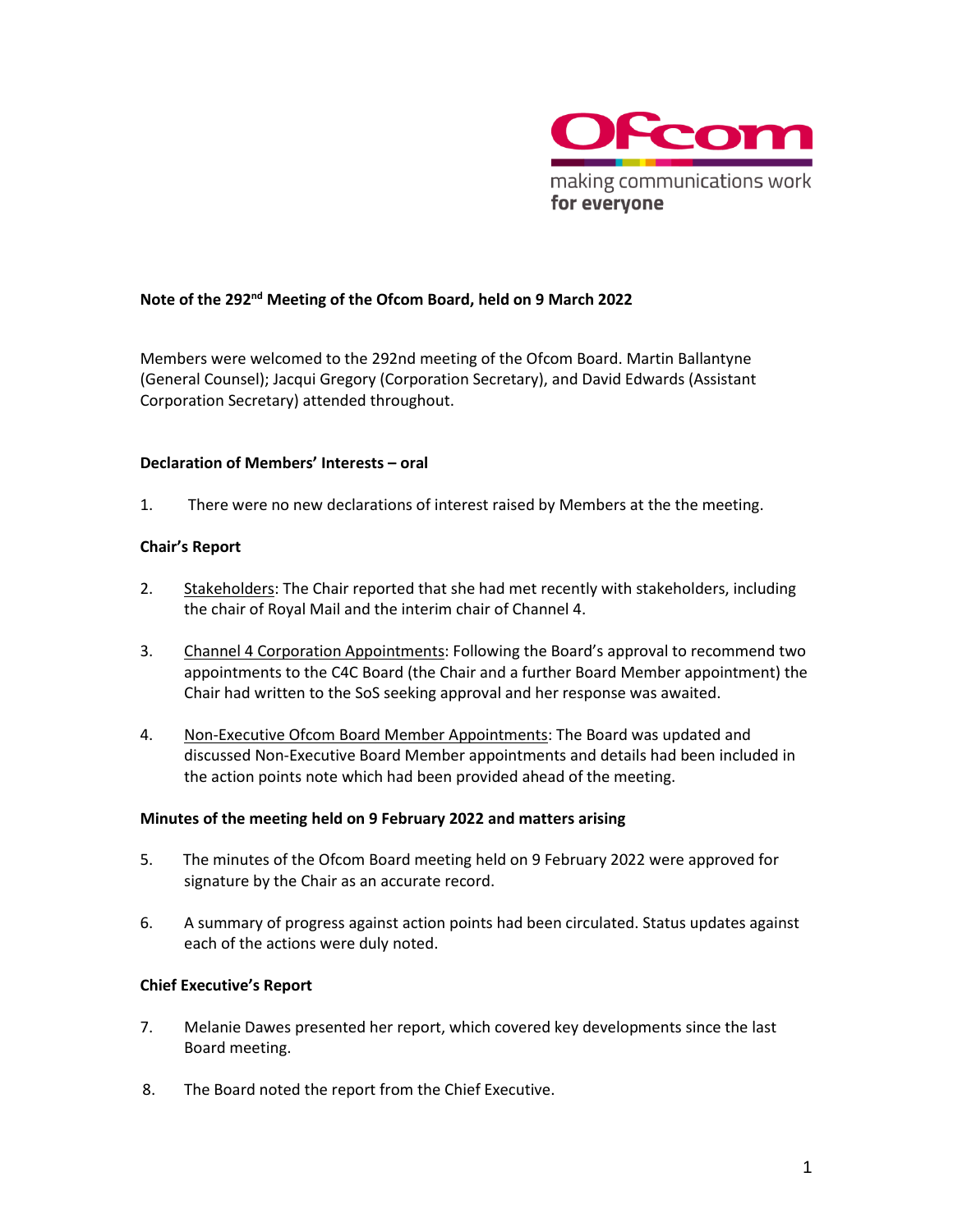#### **Executive Member Updates**

- 9. Kevin Bakhurst and Martin Ballantyne briefed the Board on the multiple and expedited investigations into News programmes broadcast on RT (29 investigations were underway at the time of the Board meeting). The Board discussed this and related matters.
- 10. Lindsey Fussell reported that the Competition and Markets Authortity (CMA) had published its findings and decision with respect to the Cellnex acquisition of CK Hutchison's passive telecoms infrastructure assets. The CMA had decided that the acquisition could proceed, provided that certain Cellnex divestitures took place. It was further reported that the Government had published its consultation on telecoms security, including its proposal for new regulations and a code of practice, and that this was followed by the publication of Ofcom's consultation on its general policy on ensuring compliance with security duties.
- 11. The Board noted the updates presented orally at the meeting.

#### **Report from the Chair of the Risk and Audit Committee**

- 12. Angela Dean reported on matters discussed at the Risk and Audit Committee meeting held on 2 March 2022. The Board noted the oral update.
- 13. Risk Appetite Statements: Angela Dean referred to the Risk Appetite Statements, which had been recommended for approval by the Board by the Risk & Audit Committee on 2 March 2022. Changes were highlighted in the cover paper. The Board approved the Risk Appetite Statements
- 14. Strategic Risk Register: Angela Dean referred to the Strategic Risk Register, which had been provided to the Board. The Risk Register had been reviewed by the Risk and Audit Committee at its meeting on 2 March 2022. The Board noted the Strategic Risk Register.

### **Reports from Non-Executive Members**

15. The Board noted the oral reports from Non-Executive Members.

### **Ofcom Plan of Work 2022/23**

- 16. A paper set out the development of the Plan of Work (PoW) 2022/23; its links with longerterm planning, i.e. the Three-Year Plan (3YP); and summary details of responses to the recent PoW consultation. It was noted that the strategic themes had evolved since last year's PoW, as discussed at the Board's meeting in November 2021. Preparation for new duties relating to online safety was an area of focus in the coming year. Another consideration was the wider context beyond the organisation, including the recent situation that had developed in Ukraine and pressures on the cost of living.
- 17. The Board approved the Plan of Work, 2022/23 and agreed to delegate final sign-off to Melanie Dawes and Yih-Choung Teh.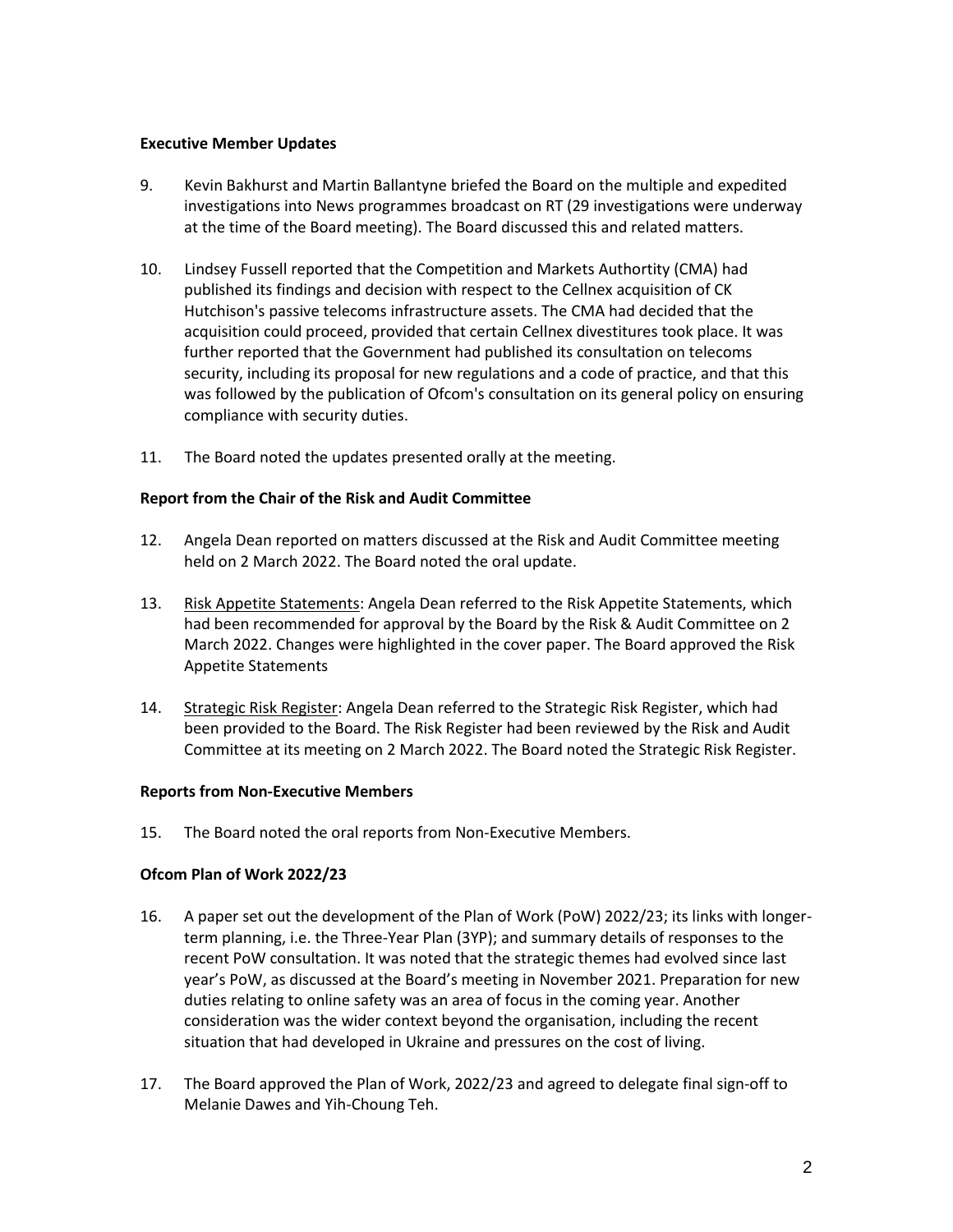# **Draft budget for 2022/23**

18. A paper set out Ofcom's proposed budget for 2022/23 which would see a material increase compared with previous years. This was driven by extra funding for new duties, in particular preparing for the implementation of the new Online Safety (OS) regime. Detailed OS planning and allocation was being finalised. Details of changes to stakeholder tariffs and in key activities by Group had been provided. As noted earlier in the meeting under the PoW item, the process of developing the 3YP was underway and any policy choices would be taken into account in quarterly re-forecasting in 2022/23, once the 3YP had been finalised.

### 19. The Board:

- approved the proposed 2022/23 budget;
- noted the associated stakeholder tariffs;
- noted that the OS Team would return to the Board with the OS budget allocations in May 2022; and
- noted that the budget would work in tandem with the 3YP for future years.

# **Options for the handling of Broadcasting Complaints**

- 20. The Board discussed a paper that set out the various regulatory standards rules that applied across different services, such as broadcast and VOD; the current challenges and issues Ofcom was facing as it carried out its statutory duties on broadcast standards; how Ofcom was meeting those challenges in the short-term; and possible future options being explored to tackle those challenges in both the shorter and longer-term. As part of Ofcom's 3YP, it was noted that Ofcom would, given the substantial rise in complaints mainly about offensive content, look at its current approach, and given that high profile work in some cases was disproportionately driving resource requirements.
- 21. The Board noted the challenges surrounding the handling of broadcast complaints and the evolving landscape of content standards regulation.

### **Online Safety**

- 22. Ofcom's preparations to anticipate regulation of OS were now ramping-up and a new management team was in place for the delivery phase and meeting on a weekly basis. The Board was taken through the outcomes that the team expected to achieve in the current year, now organised as seven refreshed priorities for the programme during 2022. A brief update was provided on the OS Bill, which was expected to be introduced in Parliament very shortly.
- 23. For the May 2022 meeting the plan was to provide the Board with an OS programme roadmap, which would set out how the priority outcomes would be accomplished, along with key milestones and dependencies, and looking ahead to priority actions in the first year of the OS regime. In addition, the Board would be provided with revised governance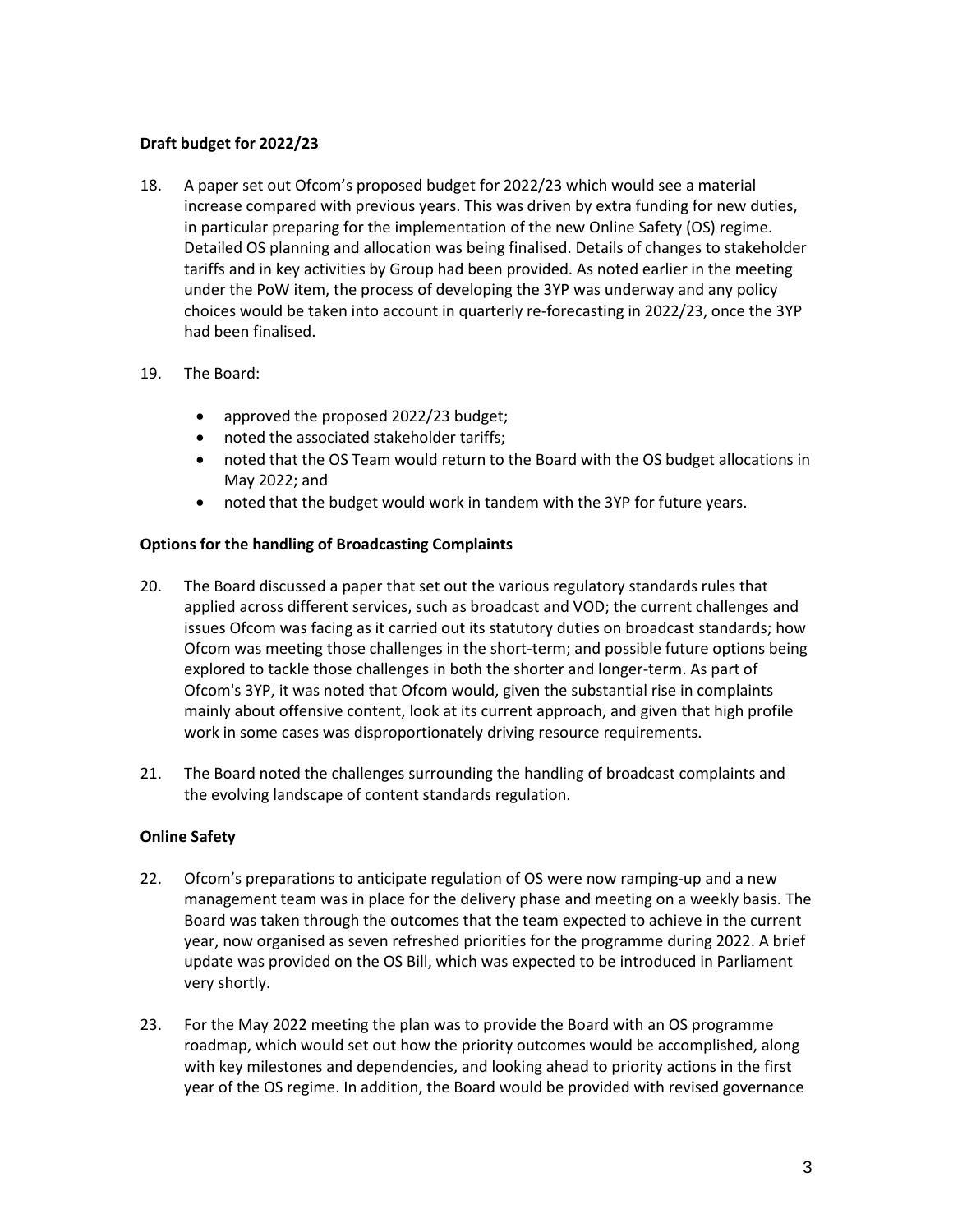structures for the programme and clarity on the proposed topics which the team expected to bring to the Board during 2022.

24. The Board noted the seven priority areas for preparation of the OS regime and the main outcomes targeted for 2022.

### **Digital Regulation Cooperation Forum**

- 25. The Board was joined by the Chief Executive of the DRCF and updated on the work of the Forum (established by Ofcom, the CMA, the Information Commissioner's Office and the Financial Conduct Authority). The Board was taken through the DRCF's proposed Workplan 2022-23, which would be a resourced body of work and require being joined-up across all four regulators. An annual report on delivery against the DRCF 2021-22 workplan would be published alongside the Workplan for 2022-23.
- 26. The Board noted the proposed priorities for the work of the DRCF, the overall shape of the plan of work for 2022-23 and progress against the DRCF Plan of Work for 2021-22.

### **Board & Committee Evaluation Review Outcomes 2021/22**

- 27. Each year Ofcom conducted a review of the Board and Board Committee performance and effectiveness. Outcomes had been provided to the Board in February 2022 and the Board now noted a paper that covered proposals and actions to address those outcomes.
- 28. The Board approved proposals to address the outcomes arising from the externally facilitated review and noted that an update on status against the identified actions would be presented to the Board in the Autumn.

### **Appointment of a Member of the Advisory Committee for Scotland**

29. The Board approved the reappointment of Stephen Spiers as a Member of the Advisory Committee for Scotland for a further two year-term from 1 May 2022 to 30 April 2024.

### **Information items**

- 30. The Board noted the following information items without discussion:
	- Finance Report
	- Board Work Programme/Forward Agendas
	- Publications Schedule
	- Minutes of the Communications Consumer Panel/ACOD (meeting held on 20 January 2022)
	- Minutes of the Content Board (meeting held on 25 January 2022)